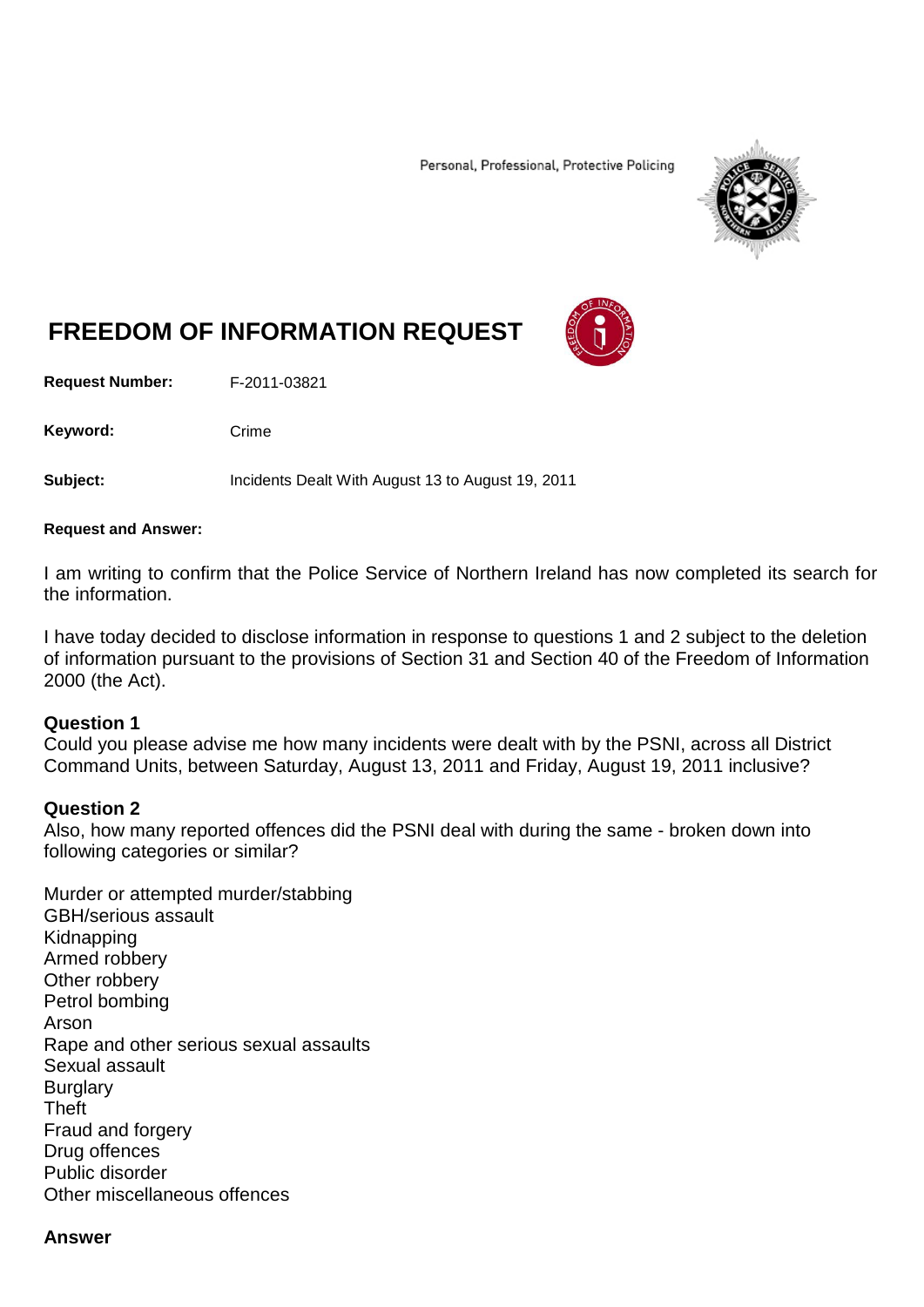Please see the table attached below which details incidents and recorded offences reported to the PSNI from 13<sup>th</sup> to 19<sup>th</sup> August 2011.

Section 17(1) of the Freedom of Information Act 2000 requires the Police Service of Northern Ireland, when refusing to provide such information (because the information is exempt) to provide you the applicant with a notice which:

- (a) states that fact,
- (b) specifies the exemption in question and
- (c) states (if not otherwise apparent) why the exemption applies.

The exemptions, as well as the factors the Department considered when deciding where the public interest lies, are listed below:

Section 40 (2) (a) and (b) by virtue of Section 40 (3) (a) (i) – Personal Information Section 31 (1) (a) (b) and (c) - Law Enforcement

# **Harm Test**

In relation to the exemption for Personal Information, the statistics provided contain low cell numbers which together with the level of detail requested could lead to individual victims or perpetrators of crime being identified. This would be a breach of the Data Protection Act and is catered for within Freedom Information by the exemptions under Section 40 (2) as outlined below.

Section 40 is a classed-based exemption, therefore it is not necessary to evidence the harm caused by disclosure. The data protection rights of a third party would be breached by disclosure, therefore Section 40 is an absolute exemption and a public interest test is not necessary. This is so because personal data is governed by other law (The Data Protection Act 1998).

All requests made under FOIA are applicant blind. A request must be treated as such and a public authority will always view any disclosure as into the public domain and not just to an individual.

Personal Data is regulated under the principles of the Data Protection Act 1998 and when information contains personal data about a third party it can only be released if disclosure would not breach any of the data protection principles.

Principle 1 is that personal data must only be processed lawfully and fairly. This data was imparted to the PSNI for the purpose of crime recording and carrying out investigations. To process this information for any other purpose, i.e. by releasing it under Freedom of Information, would be unfair to the individuals concerned and therefore a breach of this principle.

Section 31, Law Enforcement is a prejudice based and qualified exemption. This means that the Public Authority must outline the harm and consider the public interest in disclosure.

#### **Harm Test**

Due to the low cell numbers any one who had been involved in one of the crime types listed in the time frame specified would be able to establish whether the matter had been reported to police and would be able to take action to avoid detection.

#### **Public Interest Test**

Factors Favouring Release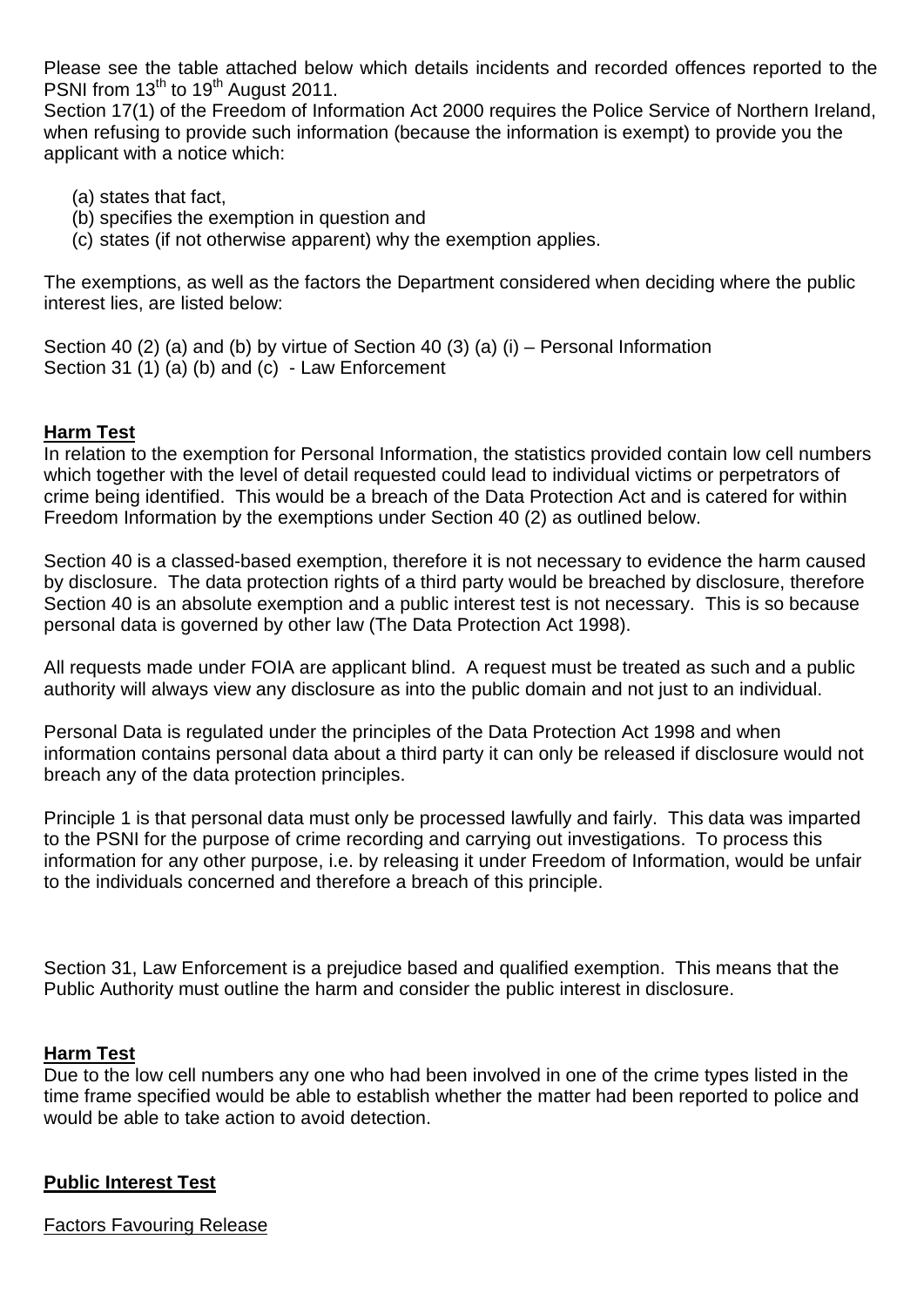To release these statistics in full would inform public debate and raise awareness of crime and public safety in each District Command Unit.

## Factors Favouring Retention

Persons involved in low level crime during this timeframe would be able to use this information to assist them to avoid detection. This would therefore hinder the detection of crime. Knowledge that such information could be obtained in this way would encourage further crime.

### **Decision**

Whilst there are valid reasons for release of this information in line with the reasons for and spirit of the legislation, where such a release has potential to impact on law enforcement issues, making the job of the police more difficult, then the information should not be released and the exemption should be applied.

If you have any queries regarding your request or the decision please do not hesitate to contact me on 028 9070 0164. When contacting the Freedom of Information Team, please quote the reference number listed at the beginning of this letter.

If you are dissatisfied in any way with the handling of your request, you have the right to request a review. You should do this as soon as possible, or in any case within two months of the date of issue of this letter. In the event that you require a review to be undertaken, you can do so by writing to the Head of Freedom of Information, PSNI Headquarters, 65 Knock Road, Belfast, BT5 6LE or by emailing [foi@psni.pnn.police.uk.](mailto:foi@psni.pnn.police.uk)

If following an internal review, carried out by an independent decision maker, you were to remain dissatisfied in any way with the handling of the request you may make a complaint, under Section 50 of the Freedom of Information Act, to the Information Commissioner's Office and ask that they investigate whether the PSNI has complied with the terms of the Freedom of Information Act. You can write to the Information Commissioner at Information Commissioner's Office, Wycliffe House, Water Lane, Wilmslow, Cheshire, SK9 5AF. In most circumstances the Information Commissioner will not investigate a complaint unless an internal review procedure has been carried out, however the Commissioner has the option to investigate the matter at his discretion.

Please be advised that PSNI replies under Freedom of Information may be released into the public domain via our website @ [www.psni.police.uk](http://www.psni.police.uk/)

Personal details in respect of your request have, where applicable, been removed to protect confidentiality.